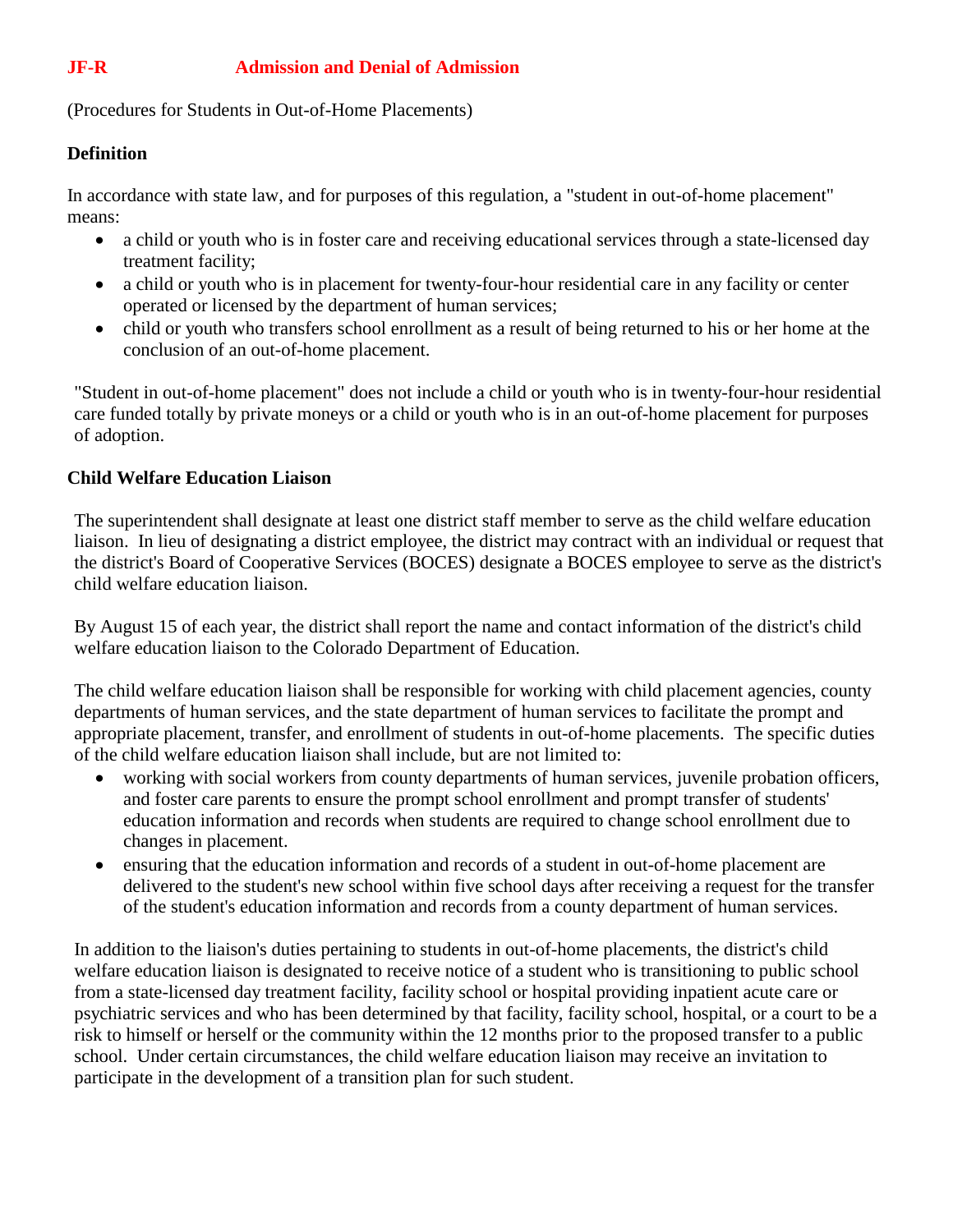## **Transfer of education records**

If a student in out-of-home placement transfers to another school, the sending district shall transfer the student's education information and records to the receiving school within five school days after receiving a transfer request from the county department of human services that has legal custody of the student.

The sending district may release the student's education information and records to an employee of the county department of human services for the sole purpose of transferring the education information and records to the student's new school. Such release shall be in accordance with applicable state and federal law, including the Family Educational Rights and Privacy Act.

If the request for a records transfer involves a student who is receiving special education services pursuant to an individualized education plan, the sending district shall notify its special education director of the records request.

The sending district shall not delay the transfer of education information and records of a student in out-ofhome placement for any reason, including but not limited to the existence of any unpaid fines or fees.

## **Enrollment**

Unless otherwise permitted by state law to deny enrollment, the district or new school shall enroll a student in out-of-home placement within five days after receiving the student's education information and records, regardless of whether:

- the district or school has received the student's certificate of immunization;
- the student can comply with any requirements pertaining to the use of school uniforms or other clothing restrictions; or
- the student can comply with any other pre-enrollment restrictions or requirements imposed by the district or new school.

The district or school may deny enrollment to a student in out-of-home placement for the following reasons, subject to the district's responsibilities under the Exceptional Children's Educational Act and other laws pertaining to the education of students with disabilities:

1. Physical or mental disability such that the child cannot reasonably benefit from the programs available.

2. Physical or mental disability or disease causing the attendance of the child suffering there from to be inimical to the welfare of other students.

The following shall constitute additional grounds for denial of enrollment of a student in out-of-home placement:

1. Graduating from the 12th grade of any school or receipt of any document evidencing completion of the equivalent of a secondary education.

2. Failure to meet age requirements.

3. Having been expelled from any school district from the preceding 12 months, if the expulsion was for having drugs or weapons at school or for being a danger to self or others.

4. Not being a resident of the district unless otherwise entitled to attend under C.R.S. 22, Articles 23 (migrant children), 32 (exclusion of non-residents) or 36 (schools of choice).

5. Behavior in another school district during the preceding 12 months that is detrimental to the welfare or safety of other pupils or of school personnel. If the district or new school enrolls a student in out-ofhome placement without receiving the student's certificate of immunization, the district or school shall notify the student's legal guardian that, unless the district or school receives the student's certificate of